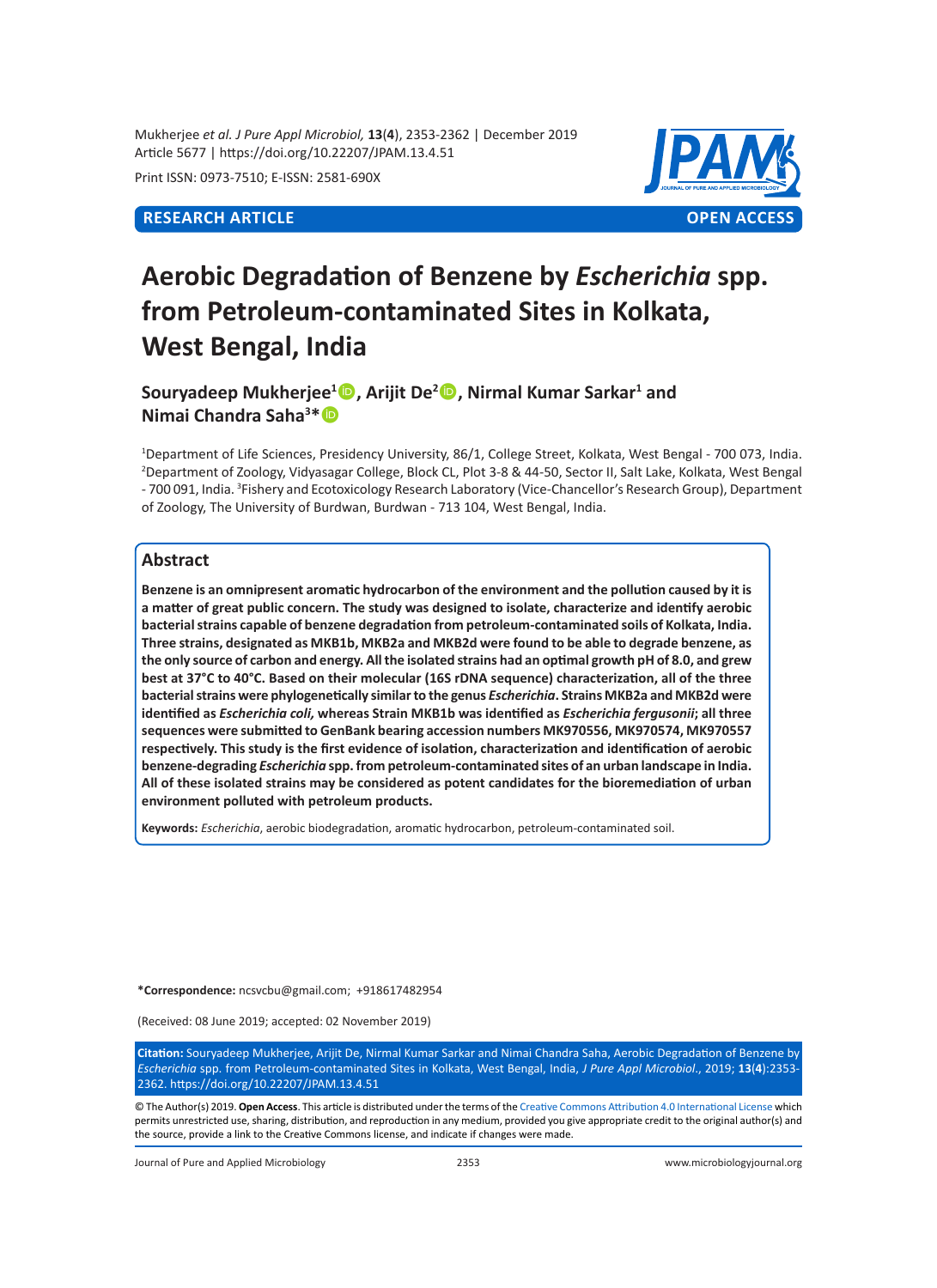#### **INTRODUCTION**

Benzene (formula C<sub>6</sub>H<sub>6</sub>, MW 78); a hydrophobic, volatile, colourless, highly flammable, aromatic hydrocarbon; is a preeminent component of crude as well as refined petroleum and most (98%) of it is commercially used as a resource for petrochemical and chemical industries, petroleum refining industries, and for manufacturing synthetic rubbers, tyres, gums, lubricants, pharmaceuticals, pesticides and other agricultural chemicals, plastics, dyes, polymers, resins, synthetic fibres and consumer products such as marking pens, glues, adhesives, thinners, shoe-polish, perfumes, after shave lotions and paints<sup>1,2</sup>. Benzene is a major component of petrol, diesel, gasoline and other automobile fuels. After glucosyl residues, benzene ring is globally regarded as the most extensively distributed chemical structure<sup>3</sup>.

Benzene enters into the human systems by cutaneous exposure or by inhalation<sup>4</sup>. The human population is exposed to benzene because of its presence in the proximity of benzene utilizing industries and gas stations, and in areas of high vehicular traffic. Cigarette smokers are also directly exposed to benzene<sup>5,6</sup>. The relation of benzene exposure and the concomitant risk of cancer formation in human tissues and organs have been well-documented<sup>7</sup>. The toxic effects of benzene have also been related to developing hematopoietic disorders like acute myeloid leukemia, lymphocytic leukemia and non-Hodgkin's lymphoma<sup>8,9</sup>, primarily caused by chromosomal alterations attributing to malignant transformation of the genome<sup>9,10</sup>. It has been also suggested that a number of epigenetic alterations, mostly DNA methylation, may also play a role in formation of tumor<sup>12</sup>.

Remediation of groundwater contaminated with benzene and other aromatic hydrocarbons has been proven to be an arduous task, due to the fact that these compounds are recalcitrant, water-insoluble and have the ability of diffusing rapidly once they are introduced into the aquifer system $13$ . Mineralization of benzene has been a matter of priority for nearly three decades and microbial bioremediation of the same has been reported under aerobic conditions by genera, *Nitrosomonas*14, *Pseudomonas*15*,*16*,*17, *Acinetobacter*18, *Lysinibacillus*19 as well as in the presence of other electron acceptors by genera, *Geobacter*20, *Dechloromonas*21, *Desulfobacterium*22. Studies on bacterial mineralization of aromatic compounds like benzene have been focused, and microorganisms capable of benzene biodegradation under aerobic conditions have been isolated from industrial areas, and areas adjoining oil fields and oil-refineries $22-24$ . Exploration of aromatic hydrocarbon degrading microbial diversity in and around urban habitats in India as potential sources of bioremediation is severely lacking.

This study has been designed to explore the microbial diversity capable of benzene degradation, in pure culture, as the sole carbon and energy source in petroleum-contaminated sites located in Kolkata, India. Characterization of the microbes as well as assessment of environmental conditions favouring bioremediation of benzene were also studied.

#### **MATERIALS AND METHODS Sample collection**

Six gas stations situated in Kolkata, West Bengal, India (22.57° N, 88.36° E) were used as sites for collection of petroleum-mixed soil samples. Around 100 gm of soil from each site was collected in labeled, sterile glass containers from a depth of around 10 cm from top soil-surface and were aseptically transferred to the laboratory for further analysis. Microbiological investigations of all the samples were initiated strictly within 12 hours of collection.

#### **Reagents and Culture Media**

Microbial culture media mentioned in the experiments were procured from HIMEDIA (India), whereas, aromatic hydrocarbons were procured from Sigma Aldrich (USA)and were of HPLC grades. Pure cultures were obtained, and growth experiments were carried out with sterile nutrient agar and Luria agar medium used after sterilization at 120°C temperature and 105 K Pa pressure, for 15 minutes. Sterile Minimal salt media (MSM), having the composition of Na<sub>2</sub>HPO<sub>4</sub>, 3.61 g; (NH<sub>4</sub>)<sub>2</sub>SO<sub>4</sub>, 2g; KH<sub>2</sub>PO<sub>4</sub>, 1.75g;  $M$ gSO<sub>4</sub>.7H<sub>2</sub>O, 0.2g; CaCl<sub>2</sub>.H<sub>2</sub>O, 50mg; FeSO<sub>4</sub>.7H<sub>2</sub>O, 1mg; ZnSO<sub>4</sub>. 7H<sub>2</sub>O, 70μg; CuSO<sub>4</sub>.5H<sub>2</sub>O, 50μg; H<sub>3</sub>BO<sub>3</sub>, 10μg; MgSO<sub>4</sub>.5H<sub>2</sub>O,10μg; MoO<sub>3</sub>, 10μg; pH 7.0, was employed as a source of essential macro and micro-nutrients for culture of bacterial strains with aromatic hydrocarbons. Benzene was added to MSM, as and when required, after filter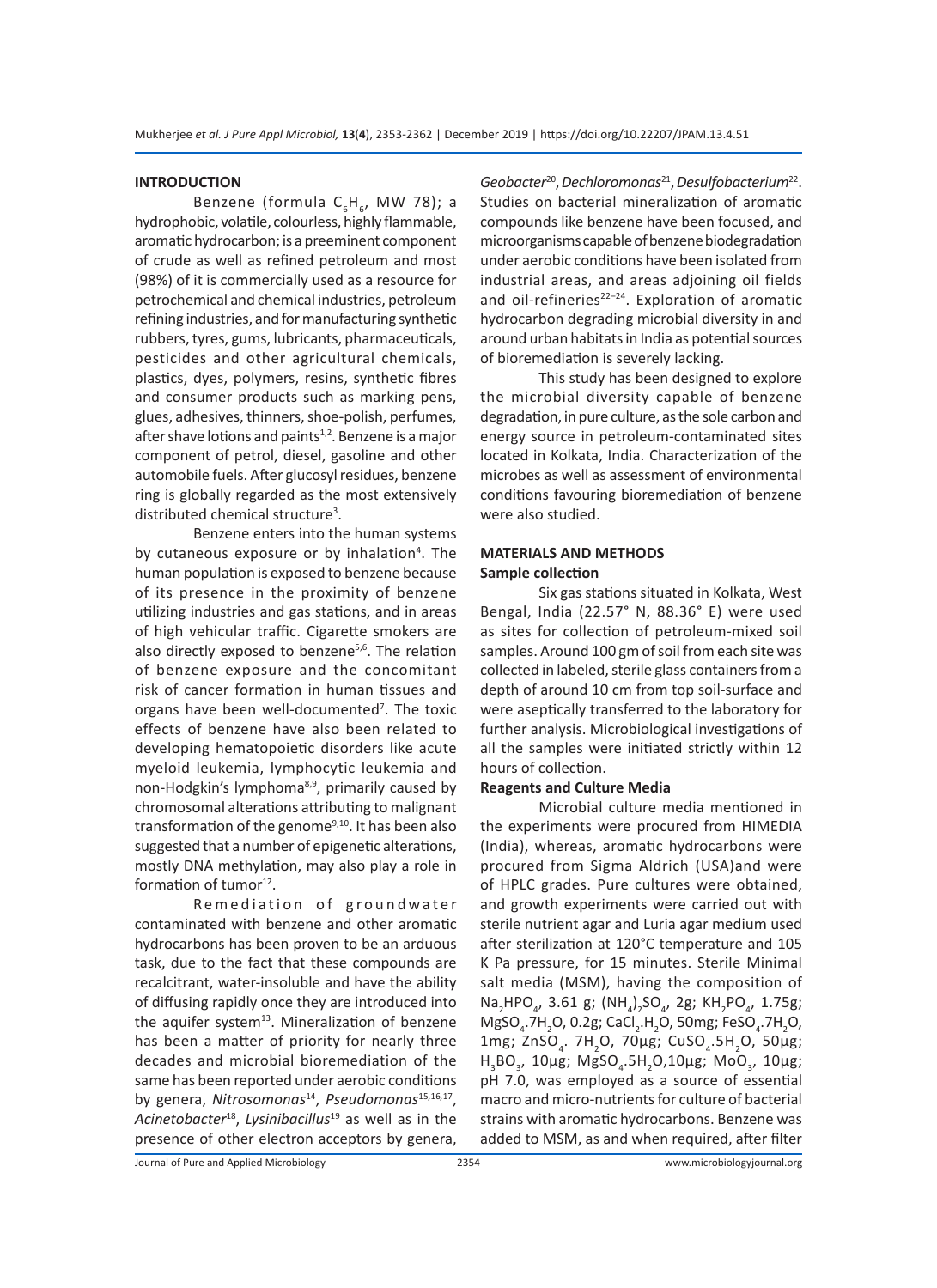#### sterilization with 0.22µ bacteriological filter. **Isolation, purification and characterization of benzene-degrading strains**

From each labeled sample, 5 gm of soil was inoculated in MSM (1L), supplemented with (1% v/v) n-hexadecane and incubated at 37°C temperature, under shaking condition (120 rpm) until the occurrence of visible growth. Inoculum from this MSM-n-hexadecane culture  $(10^{-4}$  to  $10^{-8}$  dilutions) were then spread in MSM agar (2% w/v), supplemented with (2% v/v) n-hexadecane and once again incubated at 37°C temperature. After 72 hours of incubation, the bacterial isolate / colony was checked for purity by photomicrography with a Zeiss Axio Scope A1 Microscope, as well as spreading them on sterile Luria Agar plates. All the isolated and purified bacterial strains were stored both as nutrient agar stab and 15% glycerol stock at 4°C and –80°C, respectively. Strains capable of utilizing n-hexadecane as the sole carbon source were then screened for their aerobic benzene degradation ability by the following method. Each of the strains was inoculated into 15 ml MSM supplemented with benzene (1% v/v), and incubated at 37°C, at 120 rpm in an orbital shaker for 7 days. Cultures with visible growth were again spread onto MSM agar plates supplemented with benzene (1% v/v) in serially diluted suspensions  $(10^{-4}$  to  $10^{-8}$  dilutions). Well-isolated colonies were chosen from these plates based on their cultural characteristics like, colour of surface, shape, margin, texture and elevation using single colony isolation procedure. An array of biochemical tests were performed to characterize the strains according to *Bergey's Manual of Systematic Bacteriology*26.

# **Antibiogram test**

Antibiogram or antibiotic susceptibility of the isolated strains was executed by the disk diffusion method<sup>27</sup> on Mueller-Hinton agar (MHA) plates with antimicrobial susceptibility test disks (HiMedia) of 10 antimicrobial drugs. Bacterial isolates were analyzed for susceptibility, reduced susceptibility, or resistance towards an antimicrobial drug based on the inhibitory zone diameter matching the manufacturer's interpretive table's criteria, following the recommendations of the National Committee for Clinical Laboratory Standards28. *Escherichia coli* ATCC 25922 strain was used for quality control (qc).

#### **Measurement of temperature and pH optima**

Temperature and pH optima of the strains were tested to evaluate the culture conditions needed for most effective aerobic bioremediation of benzene. For testing the pH optima, each isolated strain was grown in six tubes each containing 5 ml of sterile nutrient broths (having pH varying from 2 to 9) and 15 x 10<sup>7</sup> ml<sup>-1</sup> cells from overnight culture were added and incubated at 37°C temperature, at 120 rpm in an orbital shaker.

Temperature optima of each isolates were evaluated by inoculating 15 x  $10<sup>7</sup>$  ml<sup>-1</sup> cells from overnight cultures to six tubes each containing 5 ml of sterile nutrient broths (pH 7) and incubated at temperatures of 25°, 30°, 35°, 37°, 40° and 45°C in an orbital shaker at 120 rpm for 12 hours.

In both experiments, cell density of each tube, after 12 hours of incubation, was measured spectrophotometrically at 660 nm by a SYSTRONICS 2202 Double Beam Spectrophotometer.

#### **Molecular identification of the isolated strains**

Genomic DNA of the strains were isolated as described by Sambrook *et. al*., 2001 29 with the following modifications. Cells were harvested from 1.5 ml of the overnight Luria Broth culture and resuspended in 567µl TE Buffer (10mM Tris, 1mM EDTA), pH 8.0. After addition of 30µl 10% SDS and incubation for 1 hour at 37 °C, 100µl of 5M NaCl was added. After addition of 80µl of cetyltrimethyl ammonium bromide (CTAB)/NaCl, and after mixing vigorously, the mixture was incubated at 65°C for 10 minutes. After extraction with equal volume of chloroform: isoamyl alcohol (24:1) and another extraction with equal volume of phenol: chloroform: isoamyl alcohol, DNA was precipitated with isopropyl alcohol, washed with chilled 70% ethanol, dried and dissolved in appropriate volume of TE buffer, pH 8.0.

The 16S rRNA gene was amplified by PCR (Perkin-Elmer Applied Biosystems, Weiterstadt, Germany) reaction mixtures, with template DNA (1µg); forward primer 27f (5'-AGAGTTTGATCMTGGCTCAG-3'), reverse primer 1492r (5'-GGTTACCTTGTTACGACTT-3'), both 1µl from 10 pmol/µl working solution; 25µl PCR Master Mix (Thermo Scientific, USA); volume made up to 50µl with sterile nuclease-free water. PCR products were purified by GeneJET PCR Purification Kit (Thermo Scientific, USA), electrophoresed in 1.5% (w/v) agarose gel and were visualized over a

Journal of Pure and Applied Microbiology 2355 www.microbiologyjournal.org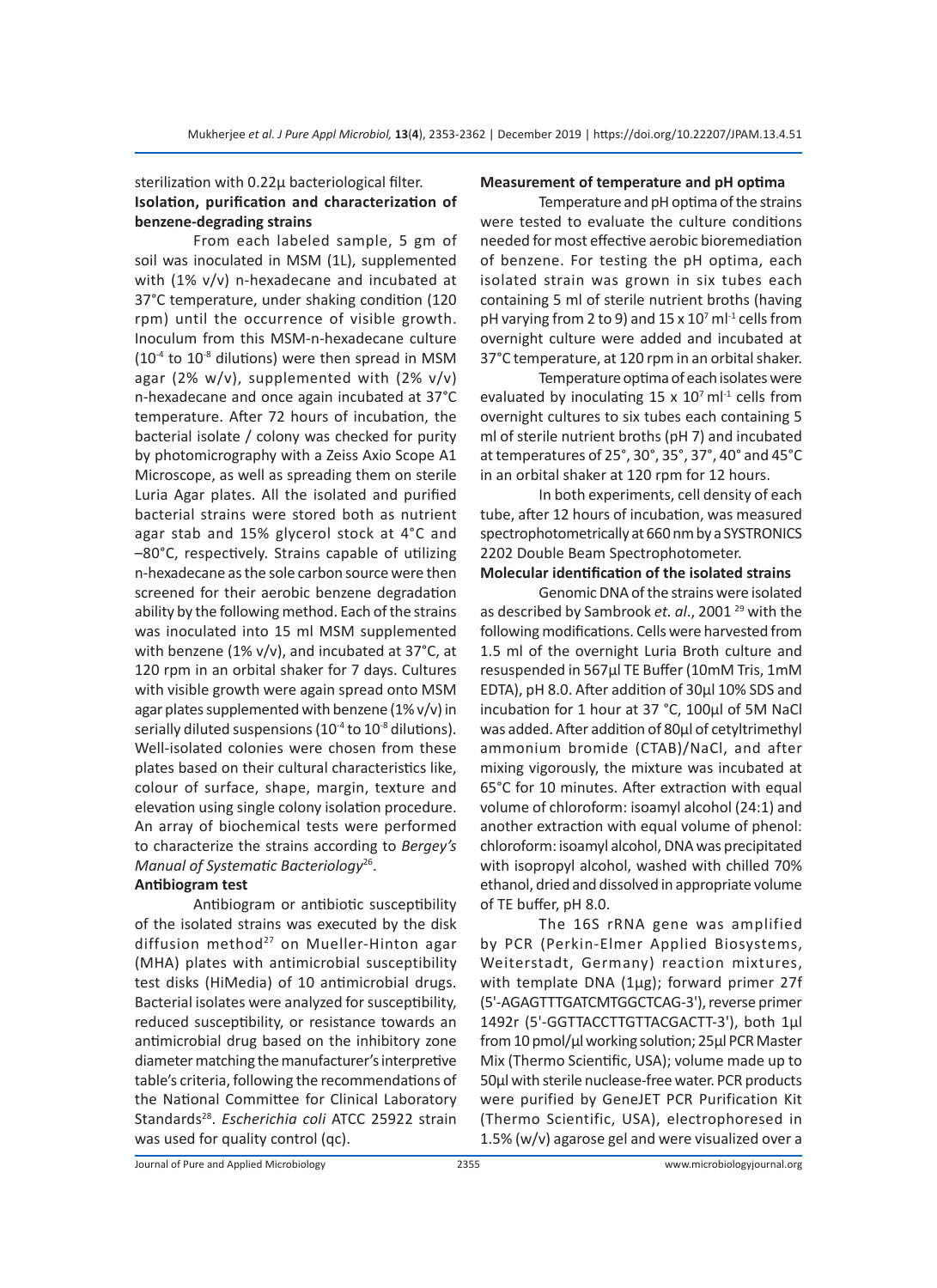transilluminator after ethidium bromide staining. Sequencing of the purified amplicons were done by a paid sequencing facility from Xceleris (Ahmedabad, India).

# **Phylogenetic analysis of the strains**

For the identification and phylogenetic analyses of the strains the sequences obtained were queried in BLASTn software and top ten hits were selected for each strain for further downstream tests. CLUSTALW was used to align these sequences and for annotation purposes. The results were then subjected to phylogenetic analysis using Maximum Likelihood method and Jukes-Cantor model<sup>30</sup>. Initial trees for the heuristic search were obtained with the Neighbor-Joining method forming a pairwise distance matrix predicted using the Maximum Composite Likelihood (MCL) approach $31$ . Branch lengths of the tree is determined by the number of base substitutions per site. All *in silico*-analyses were done on MEGA X software<sup>32</sup>. The final sequences were then subjected to test for potential chimeras using DECIPHER chimera check software<sup>33</sup> and were then submitted to GenBank.

#### **Benzene biodegradation assay**

Aerobic degradation of benzene by the isolated bacterial strains along with their timecourse study were done as according to Mukherjee *et. al.*, 201034 with following modifications. In sterile 15 ml Teflon-lined capped tubes, inocula (15x107 cells ml-1 from a 12 hour old culture, washed in sterile PBS, pH 7.0) were added into MSM overlaid with HPLC grade benzene (100µ Mole, added from filter-sterilized stock solutions) ensuring enough head-space for the maintenance of aerobic conditions, and incubated at 37°C temperature, 120 rpm in an orbital shaker-incubator. MSM with 100µM benzene supplemented with heatkilled (by 15 minutes incubation at 70°C) cells of each strains and  $15x10^7$  cells m $l^{-1}$  of each strain in MSM, not supplemented with benzene were used at negative controls (Control 1 and Control 2 respectively). A week-long experiment was set in the manner and cell numbers were determined at a gap of 24 hours by centrifugation of the cultures at 8000 rpm for 10 min, washing cell pellets twice with sterile PBS, resuspension in sterile PBS and direct microscopic count under oil immersion.

After each 24 hours of biodegradation, samples of each tube were extracted with 10 ml of HPLC grade chloroform. Concentrations of benzene in each culture was evaluated by high performance liquid chromatography (HPLC) as described previously $21$ , using a Waters model 600 HPLC system equipped with Waters 2996 Photodiode Array Detector (Milford, MA, USA), at 254 nm. HPLC analyses were done isocratically, at room temperature with a mobile phase of methanol: water 60:40 (v/v) at a flow rate of 1 mL min<sup>-1</sup>, by an analytical column (Symmetry-C<sub>1</sub>, 5µm, 4.6mm i.d. X 25 cm long, Waters, USA).

# **Statistical analysis of data**

Data values are expressed as [mean values  $\pm$  standard deviation (S.D.)] from at least three replicates of experiments. Differences among sets were considered significant at (P≥ 0.05) level. SPSS 17.0 (SPSS Inc., Chicago, USA) was used to implement statistical analyses and to compare means by Student's t-test.

#### **RESULTS**

# **Identification of strains and determination of pH and temperature optima**

Three bacterial strains were selected for further studies, among 16 isolates capable of utilizing n-hexadecane as sole carbon and energy source, due to their ability of growing in MSM, supplemented with benzene. Results of morphological and biochemical characterization of these three Gram-negative, rod-shaped facultative anaerobic bacterial strains are enlisted in Table 1. MKB1b was found to be the only non-motile bacteria among the three. The three strains exhibited nearly similar biochemical characteristics but differed in their ability in acid production from lactose and sucrose.

The three strains were identified and they all belong to the genus *Escherichia.* Strain MKB2a and MKB2d were identified as *E. coli,* whereas Strain MKB1b was identified as *E. fergusonii*. 16S Ribosomal DNA sequences of all three strains were submitted to the GenBank bearing accession numbers MK970556, MK970574, MK970557 respectively. The phylogenetic tree constructed is depicted in Fig. 1. The tree shows the phylogenetic position of the three strains when compared with their nearest neighbours from BLASTn hits. The three strains belong to the same lineage but differs in the strain level as elucidated by the difference in the branch lengths.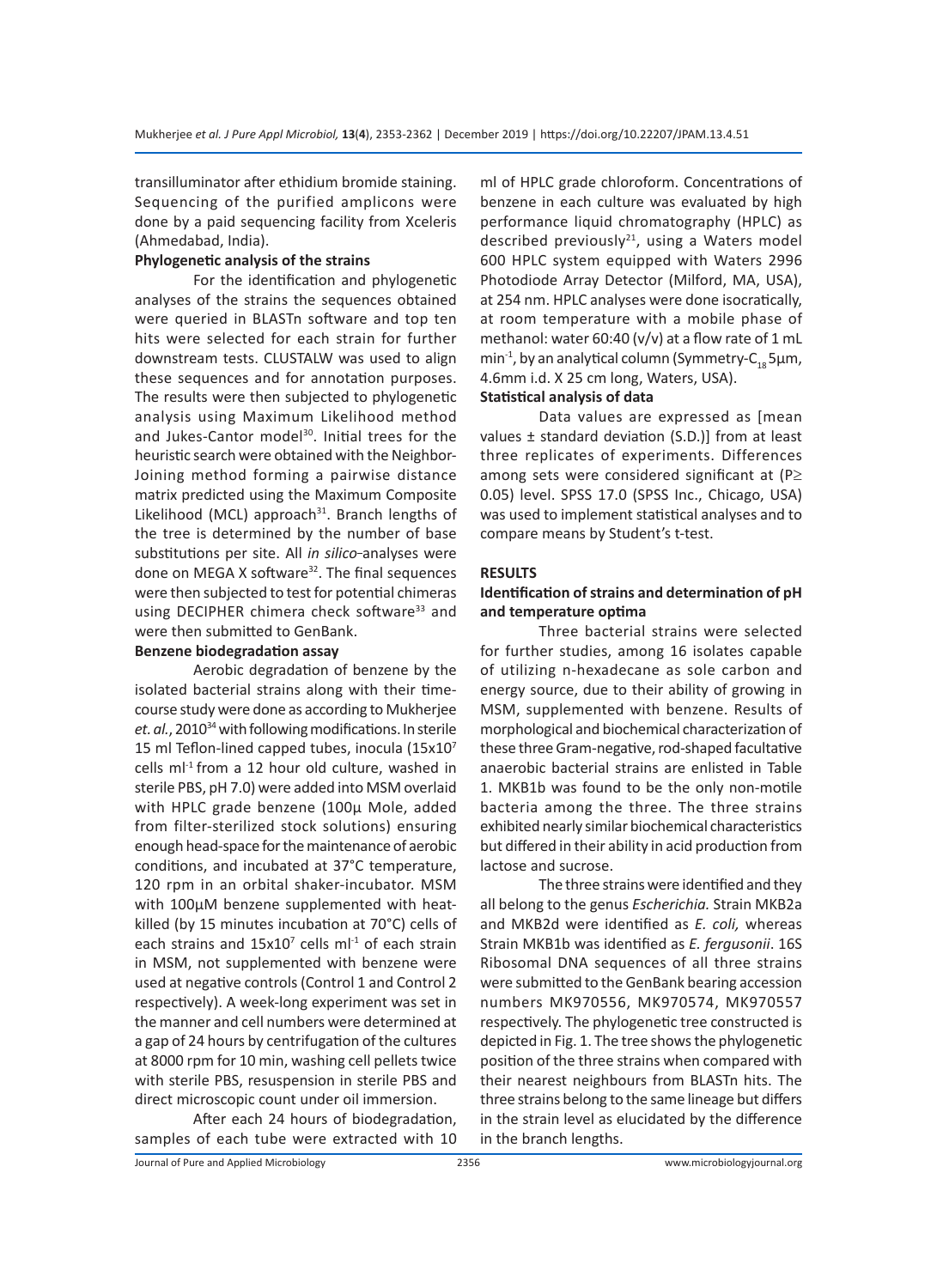|                                | MKB1b                 | MKB <sub>2a</sub>        | MKB <sub>2d</sub>  |
|--------------------------------|-----------------------|--------------------------|--------------------|
| Morphological                  |                       |                          |                    |
| Characteristics                | Translucent with      | Translucent with         | Translucent with   |
| a. Colony character            | Opaque centre,        | opaque centre,           | opaque centre,     |
|                                | greyish-white, smooth | off-white, smooth, thick | colourless, smooth |
| b. Cell morphology             | Rod-shaped            | Rod-shaped               | Rod-shaped         |
| c. Gram character              |                       |                          |                    |
| d. Motility at 37°C            | +                     | $\ddot{}$                | +                  |
| e. Spore formation             |                       |                          |                    |
| Biochemical                    |                       |                          |                    |
| characteristics                |                       |                          |                    |
| a. Urease                      |                       |                          |                    |
| b. DNase                       |                       |                          |                    |
| c. Oxidase                     |                       |                          |                    |
| d. Voges-Proskauer             |                       |                          |                    |
| e. Gelatinase                  |                       |                          |                    |
| f. Methyl Red                  | $\ddot{}$             | +                        | +                  |
| g. Indole                      | +                     | +                        | +                  |
| h. H <sub>2</sub> S production |                       |                          |                    |
| i. Citrate                     |                       |                          |                    |
| j. Nitrate reduction           | +                     | +                        | +                  |
| Acid formation from            |                       |                          |                    |
| a. Lactose                     |                       | +                        | +                  |
| b. Maltose                     | $\ddot{}$             | +                        | +                  |
| c. Glucose                     | $\ddot{}$             | $\ddot{}$                | +                  |
| d. Mannitol                    | +                     | +                        | +                  |
| e. Sucrose                     |                       |                          | +                  |

**Table 1.** Morphological and biochemical characters of the three bacterial isolates obtained from petroleum contaminated soil samples in Kolkata.

Among the ten antibiotics tested; MKB1b, MKB2a and MKB2d showed resistance to 5, 3 and 3 antibiotics respectively. All the strains showed resistance to Ampicillin (10µg), Erythromycin (15µg) and Vancomycin (30µg) (Table 2).

Strains MKB1b, MKB2a and MKB2d showed considerable growth within a range of pH 6.0 to 8.0, having the maximum growth at pH 8.0 (Fig. 2). All the strains exhibited better growth at an alkaline environment (pH 9.0) than in an acidic one (pH 4.0 and 2.0). All the three strains were able to grow at the range of temperature tested, from 25°C to 45°C. Optimum temperature for growth of the strains MKB1b and MKB2a was found to be at 37°C, whereas, MKB2d showed nearly equal growth pattern at both 37°C and 40°C (Fig. 3). **Aerobic biodegradation of Benzene**

Aerobic benzene biodegradation of strains MKB1b, MKB2a and MKB2d were carried out at their optimum pH and temperature with 100 $\mu$ M benzene and 15x10<sup>7</sup> cells m $l^{-1}$  respectively. Depletion of benzene in the heat-killed inoculum (Control 1) was negligible ( $P < 0.01$ ), and 89.66 ± 0.87µM benzene remained undegraded in the culture, whereas, cell number  $(10.57 \times 10^7 \pm 1.89)$ 

Table 2. Antibiogram test results of the isolated *Escherichia* strains from petroleum contaminated soil samples in Kolkata, using 10 antimicrobial drugs.

|                    | Sensitive             | Resistant        |
|--------------------|-----------------------|------------------|
| MKB1b              | S, Of, K, C, G        | A, Co, E, T, Va, |
| MKB <sub>2</sub> a | S, Of, K, T, C, Co, G | A, E, Va         |
| MKB <sub>2</sub> d | S, Of, K, T, C, Co, G | A, E, Va         |

A, Ampicillin (10µg); C, Chloramphenicol (30µg); Co, Cotrimoxazole (25µg); E, Erythromycin (15 µg); G, Gentamycin (10 µg); K, Kanamycin (30µg); Of, Ofloxacin (5 µg); S, Streptomycin (10µg); T, Tetracycline (30 µg); Va, Vancomycin (30 µg)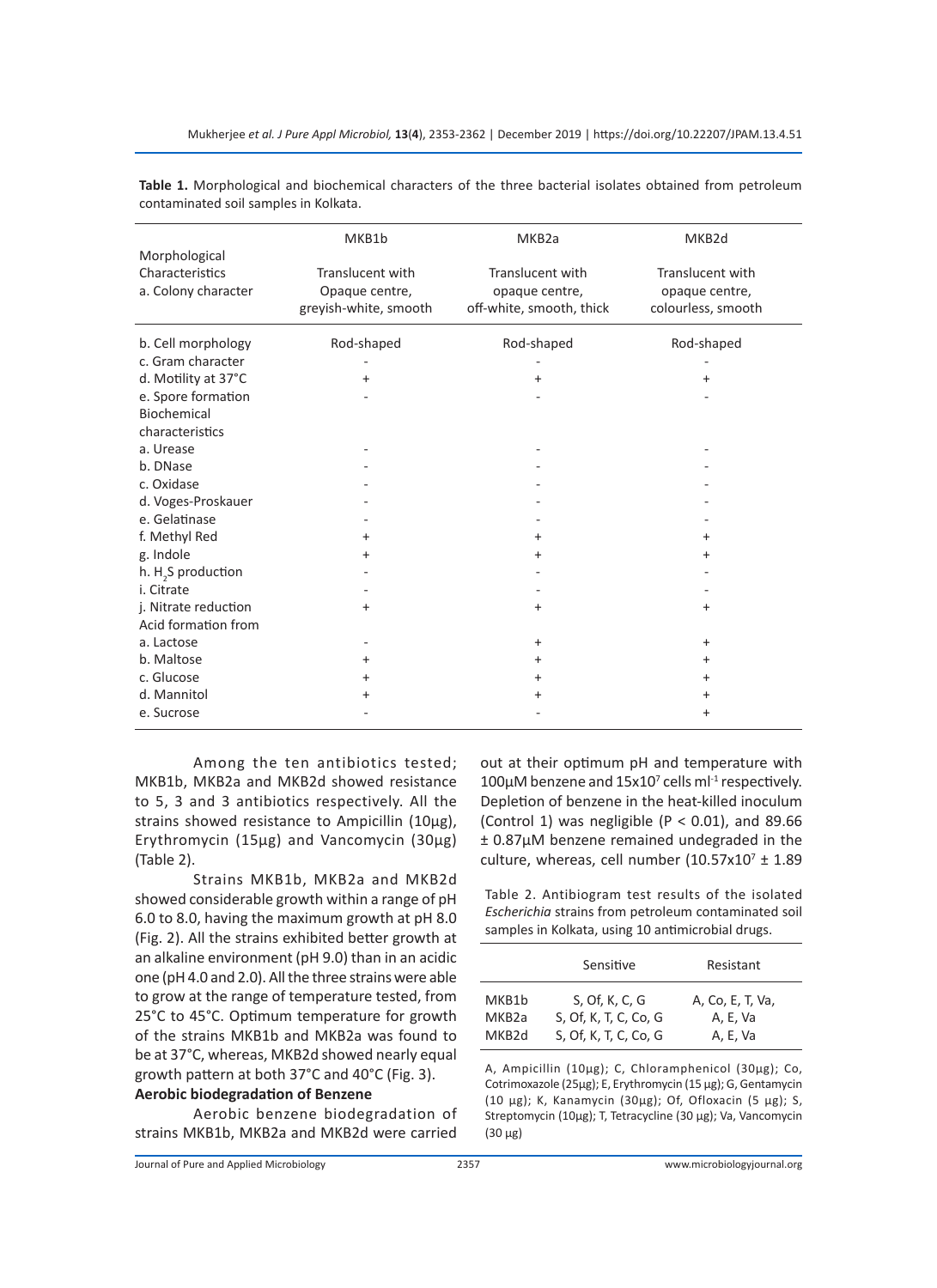ml-1) in the culture without added benzene did not vary much (P < 0.01) over an incubation period of 7 days (Fig. 4). Strain MKB2a exhibited the most efficient benzene degrading ability of the three, and could degrade benzene up to a final concentration of  $28.48 \pm 2.17 \mu$ M after 7 days. In case of the other two strains,  $44.82 \pm 1.84 \mu$ M and 39.55 ± 1.87µM of benzene remained unexhausted in the cultures of MKB1b and MKB2d respectively. Bacterial cell density in media, containing benzene as sole carbon and energy source, increased to values of (52.58  $\pm$  0.98), (64.11  $\pm$  1.12) and (58.78

 $\pm$  1.88) x 10<sup>7</sup> cells ml<sup>-1</sup> from an initial density of  $15x10<sup>7</sup>$  cells ml<sup>-1</sup> in cultures containing MKB1b, MKB2a, and MKB2d respectively.

#### **DISCUSSION**

*E. coli* is the most abundant and successful bacterial flora in the gut ecosystem of warmblooded animals and is a pathogen of the enteric, urinary, pulmonary, and nervous systems also $35$ . However, this commensal can also thrive in extracorporeal environment $36$  and has the ability to withstand ample range of physico-chemical



0.0020

**Fig. 1.** The phylogenetic tree was constructed by using the Maximum Likelihood method and Jukes-Cantor model. The tree with the highest log likelihood (-1546.11) is shown. Initial tree(s) for the heuristic search were obtained by applying the Neighbor-Joining method to a matrix of pairwise distances estimated using the Maximum Composite Likelihood (MCL) approach. The tree is drawn to scale, with branch lengths measured in the number of substitutions per site. This analysis involved 30 nucleotide sequences. There was a total of 875 positions in the final dataset. Evolutionary analyses were conducted in MEGA X.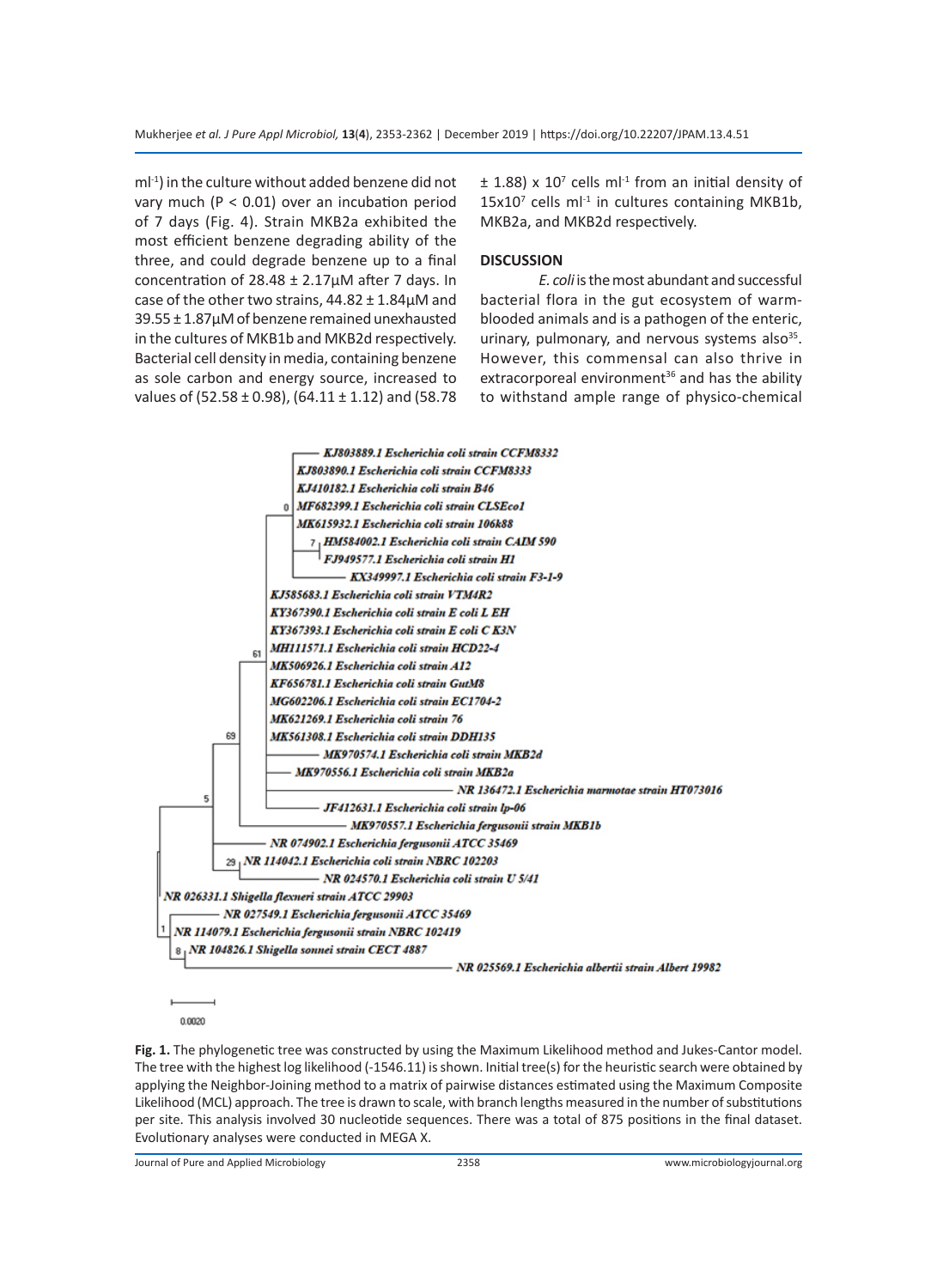conditions, enabling it as a successful survivor in various environments over long periods of time37. *E. coli*, can also survive and replicate in



environments having an abundance of aromatic hydrocarbons; and can actually utilize the aromatic compounds as sources of carbon. On

**Fig. 2.** Growth of MKB1b, MKB2a and MKB2d in enrichment media at a pH range of 2 to 9, after 12 hours of incubation at 37°C, 120 rpm.



**Fig. 3.** Growth of MKB1b, MKB2a and MKB2d in enrichment media at six temperatures within a range of 25° to 45°C, after 12 hours of incubation at 120 rpm



**Fig. 4.** Growth curve and aerobic benzene degradation by MKB1b, MKB2a and MKB2d over a time period of 7 days. Bars and broken lines represent benzene concentration ( $\mu$ M) in culture media and cell number (x 10<sup>7</sup> ml<sup>-1</sup>) respectively. MSM added with benzene, inoculated with heat-killed cells and MSM with live cells, but with no added benzene are termed as Control 1 and Control 2 respectively. [n= 3,  $P \le 0.05$ ]

Journal of Pure and Applied Microbiology 2359 www.microbiologyjournal.org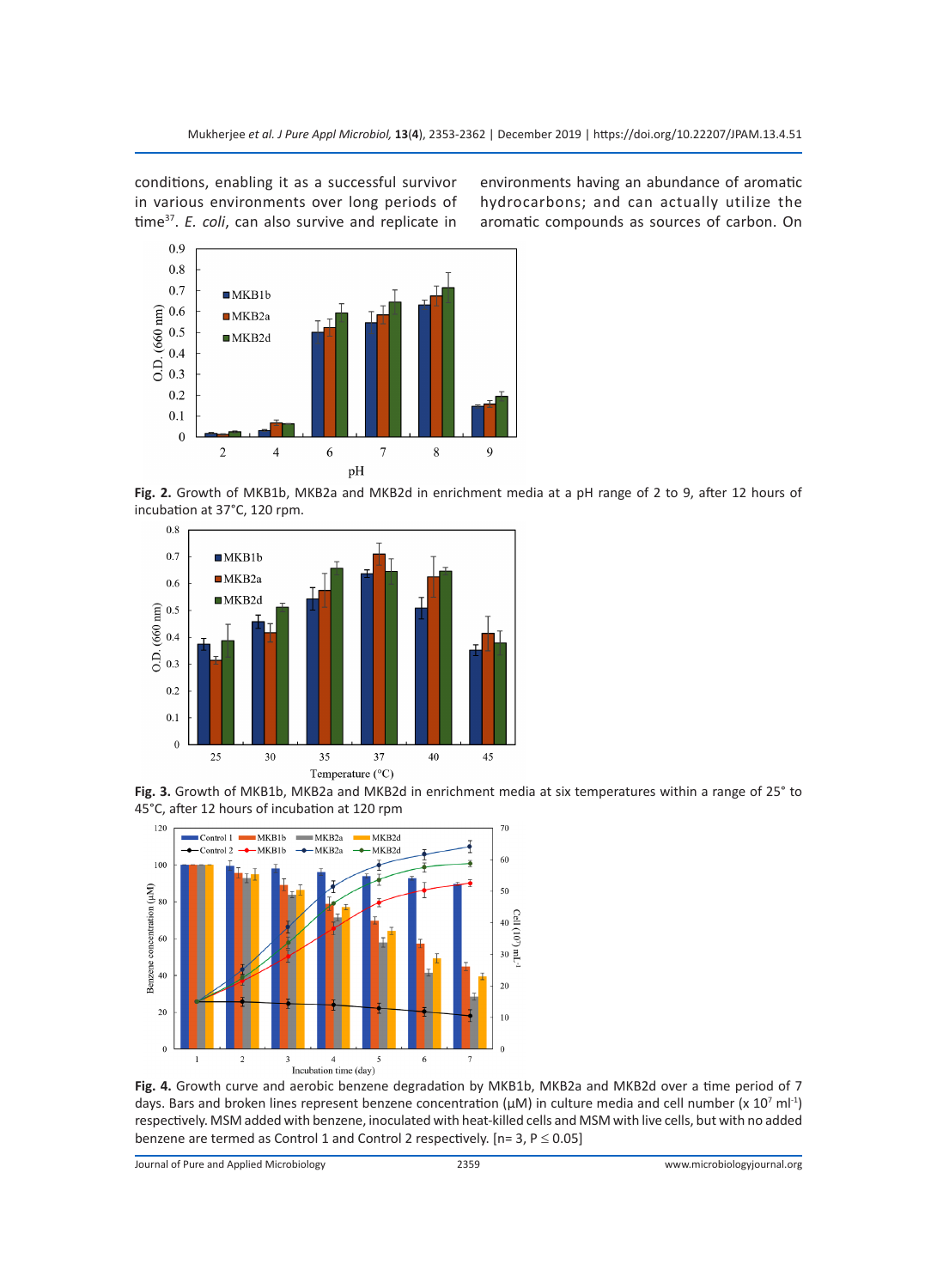the other hand, *E. fergusonii* has previously been documented to be able to degrade herbicides like, atrazine and diuron<sup>38</sup> and diesel oil<sup>39,40</sup>.

This is a novel report of aerobic degradation of benzene by *E. coli* and *E. fergusonii* strains, isolated from petroleum-contaminated sites in the densely populated city of Kolkata, West Bengal, India**.** Earlier reports of bacterial species capable of mineralizing benzene and other aromatic hydrocarbons, had been concentrated around oil-field and oil-refineries only<sup>41-43</sup>. In pure culture, benzene biodegradation have been reported by a number of aerobic bacterial genera like, *Geobacter*44, *Desulfobacterium*45, *Dechloromonas*21 and *Bacillus*46; and anaerobic genera like, *Nitrosomonas* 14, *Pseudomonas*16*,*17 and *Acinetobacter* <sup>18</sup>. In genus *Escherichia*, degradation of aromatic compounds like, hydroxyphenyl acetic acid, 3-hydroxyphenylpropionic acid; 3-hydroxycinnamic acid; and phenylacetic acid have been comprehensively studied <sup>47</sup>.

*E. coli* and *E. fergusonii* strains described in this study could degrade benzene as the sole carbon and energy source, in pure culture, up to a concentration of 71.52µM over a period of 7 days under aerobic conditions. In enrichment studies, all of the strains showed maximum proliferation at a temperature range of 37°C to 40°C and in alkaline pH 8.0, making them potential bio-remediators of benzene-contaminated soils. Further insights on the mechanism of benzene mineralization, characterization of the genes involved as well as extensive investigations of urban microbial diversity are warranted to utilize as proficient candidates against aromatic hydrocarbon pollution.

#### **ACKNOWLEDGEMENT**

Infrastructural assistance obtained from Central Instrument Centre (CIC) and CIC Imaging, Department of Life Sciences, Presidency University, Kolkata and the Department of Zoology, University of Burdwan is gratefully acknowledged. This communication contains data from a thesis to be submitted for the partial fulfilment of the Degree of Doctor of Philosophy in the Department of Zoology, The University of Burdwan, West Bengal, India.

# **CONFLICTS OF INTEREST**

The authors confirm that there is no conflict of interest.

# **AUTHOR'S CONTRIBUTION**

SM performed all the laboratory experiments, analysis of data and manuscript writing. AD was involved in field sampling and molecular phylogenetic studies. NKS and NCS conceived the research idea, oversaw experiments and finalized the manuscript.

# **FUNDING**

The work has been partially funded by the Faculty Research and Development Fund (FRPDF), Presidency University, Kolkata, allocated to SM.

# **DATA AVAILABILITY**

Data supporting the present study are available from the first and corresponding authors upon justifiable request. 16S rDNA sequences of the bacterial strains are accessible at GenBank (https://www.ncbi.nlm.nih.gov/genbank/) bearing accession numbers MK970556, MK970574 and MK970557.

# **ETHICS STATEMENT**

This article does not contain any studies with human participants or animals performed by any of the authors.

#### **REFERENCES**

- 1. Jindrova A, Chocova M, Demnerova K, Brenner V. Bacterial aerobic degradation of benzene, toluene, ehtylbenzene, and xylene. *Folia Microbiologica*, 2002; **47**: 83–93. https://doi.org/10.1007/BF02817664
- 2. Smith MT. Advances in Understanding Benzene Health Effects and Susceptibility. *Annual Review of Public Health*, 2010; **31**: 133–148. https://doi.org/10.1146/ annurev.publhealth.012809.103646
- 3. Song J, Zhao Q, Guo J, Yan N, Chen H, Sheng F, Lin Y, An D. The microbial community responsible for dechlorination and benzene ring opening during anaerobic degradation of 2,4,6 trichlorophenol. *Science of The Total Environment*, 2019; **651**: 1368– 1376. https://doi.org/10.1016/j.scitotenv.2018.09.300
- 4. Brandt L. Exposure to organic solvents and risk of haematological malignancies. *Leuk. Res*., 1992; **16**: 67– 70. https://doi.org/10.1016/0145-2126(92)90103-E
- 5. Ray MR, Roychoudhury S, Mukherjee S, Lahiri T. Occupational benzene exposure from vehicular sources in India and its effect on hematology, lymphocyte subsets and platelet P-selectin expression. *Toxicology and Industrial Health*, 2007; **23**: 167–175.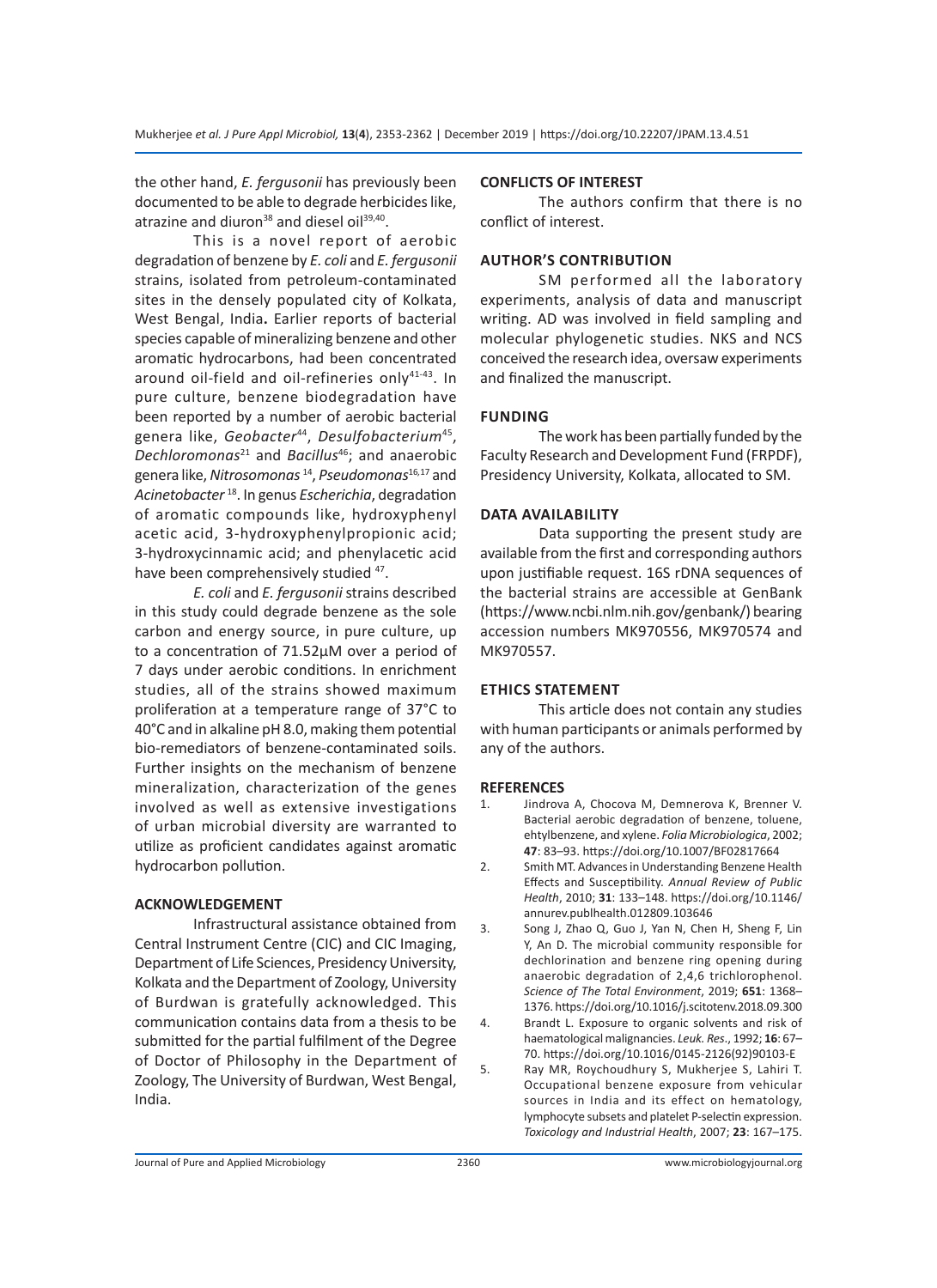https://doi.org/10.1177/0748233707080907

- 6. Khalade A, Jaakkola MS, Pukkala E, Jaakkola JJK. Exposure to benzene at work and the risk of leukemia: A systematic review and meta-analysis. *Environmental Health: A Global Access Science Source*, 2010; **9**: 1–8. https://doi.org/10.1186/1476-069X-9-31
- 7. Falzone L, Marconi A, Loreto C, Franco S, Spandidos DA, Libra M. Occupational exposure to carcinogens: Benzene, pesticides and fibers (Review). *Molecular Medicine Reports*, 2016; **14**: 4467–4474. https://doi. org/10.3892/mmr.2016.5791
- 8. McHale CM, Zhang L, Smith MT. Current understanding of the mechanism of benzene-induced leukemia in humans: implications for risk assessment. *Carcinogenesis*, 2012; **33**: 240–52. https://doi. org/10.1093/carcin/bgr297
- 9. World Heatlh Organization T. Exposure to Benzene: A Major Public Health Concern. Available at http://www. who.int/ipcs/features/benzene.pdf.
- 10. Fenga C, Gangemi S, Costa C. Benzene exposure is associated with epigenetic changes (Review). *Molecular Medicine Reports*, 2016; **13**: 3401–3405. https://doi.org/10.3892/mmr.2016.4955
- 11. Holeckova B, Piesova E, Sivikova K, Dianovsky J. Chromosomal aberrations in humans induced by benzene. *Ann. Agric. Environ. Med*., 2004; **11**: 175– 179.
- 12. Bahadar H, Mostafalou S, Abdollahi M. Current understandings and perspectives on non-cancer health effects of benzene: A global concern. *Toxicology and Applied Pharmacology*, 2014; **276**: 83–94. https://doi. org/10.1016/j.taap.2014.02.012
- 13. Meckenstock RU, Boll M, Mouttaki H, Koelschbach JS, Cunha Tarouco P, Weyrauch P, Dong X, Himmelberg AM. Anaerobic degradation of benzene and polycyclic aromatic hydrocarbons. *Journal of Molecular Microbiology and Biotechnology*, 2016; **26**: 92–118. https://doi.org/10.1159/000441358
- 14. Hyman MR, Sansome-Smith AW, Shears JH, Wood PM. A kinetic study of benzene oxidation to phenol by whole cells of *Nitrosomonas europaea* and evidence for the further oxidation of phenol to hydroquinone. *Archives of Microbiology*, 1985; **143**: 302–306. https:// doi.org/10.1007/BF00411254
- 15. Chang M-K, Voice TC, Criddle CS. Kinetics of competitive inhibition and cometabolism in the biodegradation of benzene, toluene, and *p* -xylene by two *Pseudomonas* isolates. *Biotechnology and Bioengineering*, 1993; **41**: 1057–1065. https://doi.org/10.1002/bit.260411108
- 16. Shirai K. Catechol Production from Benzene through Reaction with Resting and Immobilized Cells of a Mutant Strain of *Pseudomonas*. *Agricultural and Biological Chemistry*, 1987; **51**: 121–128. https://doi. org/10.1271/bbb1961.51.121
- 17. Mukherjee S, Bardolui N.K., Karim S, Patnaik V.V., Nandy RK, Bag PK. Isolation and characterization of a monoaromatic hydrocarbon-degrading bacterium, *Pseudomonas aeruginosa* from crude oil. *Journal of Environmental Science and Health - Part A Toxic/ Hazardous Substances and Environmental Engineering*, 2010. https://doi.org/10.1080/10934529.2010.48632 8
- 18. Iqbal A, Arshad M, Hashmi I, Karthikeyan R, Gentry TJ, Schwab AP. Biodegradation of phenol and benzene by endophytic bacterial strains isolated from refinery wastewater-fed *Cannabis sativa*. *Environmental Technology (United Kingdom)*, 2018; **39**: 1705–1714. https://doi.org/10.1080/09593330.2017.1337232
- 19. Sciences B, Science F, Box PO. Isolation and Molecular Identification of New Benzene Degrading *Lysinibacillus* Strains from Gasoline Contaminated Soil Fawzi I. Irshaid and Jacob H. Jacob., 2016; **8**: 34–43. https:// doi.org/10.19026/rjees.8.3064
- 20. Rooney-Varga JN, Anderson RT, Fraga JL, Ringelberg David, Lovley DR. Microbial Communities Associated with Anaerobic Benzene Degradation in a Petroleum-Contaminated Aquifer. ; 1999: 1-3056–3063. Available at http://aem.asm.org/. Accessed August 11, 2018.
- 21. Coates JD, Chakraborty R, Lack JG, O'Connor SM, Cole KA, Bender KS, Achenbach LA. Anaerobic benzene oxidation coupled to nitrate reduction in pure culture by two strains of Dechloromonas. *Nature*, 2001; **411**: 1039–1043. https://doi.org/10.1038/35082545
- 22. Da Silva MLB, Alvarez PJJ. Assessment of anaerobic benzene degradation potential using 16S rRNA genetargeted real-time PCR. 2006. https://doi.org/10.1111/ j.1462-2920.2005.01116.x
- 23. Vogt C, Kleinsteuber S, Richnow HH. Anaerobic benzene degradation by bacteria. *Microbial Biotechnology*, 2011; **4**: 710–724. https://doi.org/10.1111/j.1751- 7915.2011.00260.x
- 24. Meckenstock RU, Boll M, Mouttaki H, Koelschbach JS, Cunha Tarouco P, Weyrauch P, Dong X, Himmelberg AM. Anaerobic degradation of benzene and polycyclic aromatic hydrocarbons. *Journal of Molecular Microbiology and Biotechnology*, 2016; **26**: 92–118. https://doi.org/10.1159/000441358
- 25. Smith MR. The biodegradation of aromatic hydrocarbons by bacteria. 1990; 191–206. https:// doi.org/10.1007/978-94-011-3452-1\_9
- 26. Boone DR, Castenholz RW, Garrity GM. Bergey's manual of systematic bacteriology. Springer; 2001. https://doi.org/10.1007/978-0-387-21609-6
- 27. Buzon-Duran L, Capita R, Alonso-Calleja C. Antibiotic susceptibility of methicillin-resistant staphylococci (MRS) of food origin: A comparison of agar disc diffusion method and a commercially available miniaturized test. *Food Microbiology*, 2018; **72**: 220–224. https://doi.org/10.1016/j.fm.2017.11.018
- 28. Kiehlbauch JA, Hannett GE, Salfinger M, Archinal W, Monserrat C, Carlyn C. Use of the National Committee for Clinical Laboratory Standards guidelines for disk diffusion susceptibility testing in New York state laboratories. *Journal of Clinical Microbiology*, 2000; **38**: 3341–8.
- 29. Sambrook J, Russell DW (David W. Molecular cloning/ : a laboratory manual). Cold Spring Harbor Laboratory Press; 2001.
- 30. Som A. Theoretical foundation to estimate the relative efficiencies of the Jukes–Cantor+gamma model and the Jukes–Cantor model in obtaining the correct phylogenetic tree. *Gene*, 2006; **385**: 103–110. https:// doi.org/10.1016/j.gene.2006.03.027

Journal of Pure and Applied Microbiology 2361 www.microbiologyjournal.org